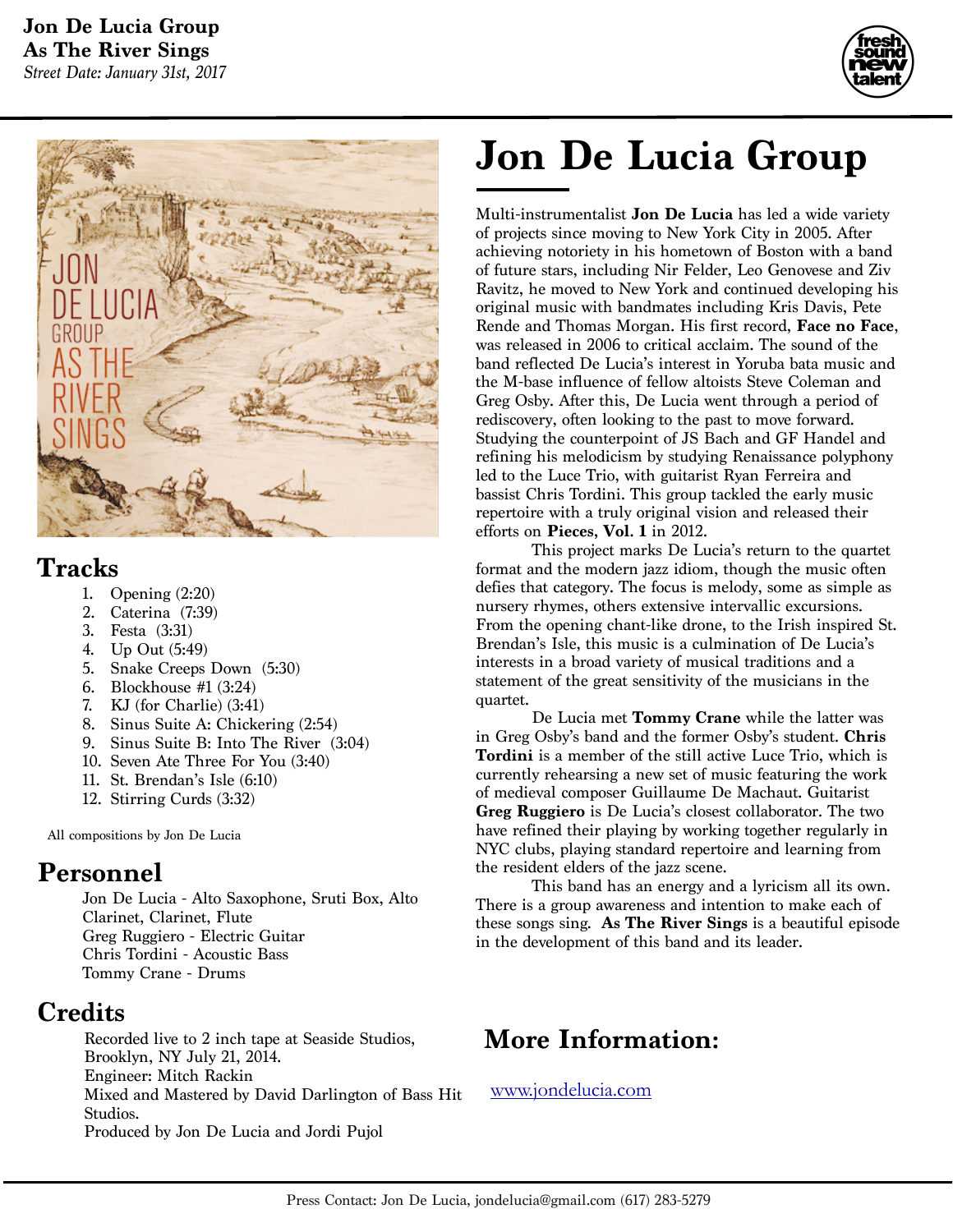# **Press**

**Bios**

Praise for **Face no Face** and the **Luce Trio**:

"Boston-based alto and soprano saxophonist De Lucia stitches together edgy improvising with surprise-filled writing that sounds both mysterious and eminently accessible."

#### **-Bob Young, The Boston Herald**

"De Lucia is refreshingly personal in his improvisations and the charts apparently are fairly flexible, leaving a lot of space for soloist and supporters to stretch out. Let's hope the fresh air continues....'

#### **-Stu Vandermark, Cadence Magazine**

"The alto saxophonist creates music that moves deliberately, with melodies that are as rich as they are gentle… This music, so finely created by Messrs. De Lucia, Ferreira and Tordini, shines with intelligence and spirit."

#### **-Richard Kamins, Step Tempest Blog**

"De Lucia imbues solemn austere music with a candle's flickering warmth."

#### **-Dave Sumner, birdistheworm.com**

"This is a stunning recording. Adventurous, organic and an incredibly intimate performance that should cut a incredibly wide path for both jazz and classical music lovers."

#### **-Brent Black, Critical Jazz**

"An incredibly beautiful and interesting take on early music."

#### **-Mark Saleski, [somethingelsereviews.com](http://somethingelsereviews.com)**

**Jon De Lucia** is a Brooklyn based saxophonist and composer. Originally from Quincy, MA, Jon has become an integral part of the New York scene. Predominantly a student of jazz, he also has a deep interest in the folkloric music and instruments of Cuba, Japan, Ireland and Italy, having performed on a variety of ethnic flutes, drums and stringed instruments. Jon has led his groups and played as a sideman in Boston, New York and all over Japan with such musicians as Bill Crow, Michael Kanan, David Tronzo, Bob Moses, John Lockwood, Billy Mintz, Steve Little, Putter Smith and Thomas Morgan. He leads the Jon De Lucia Group, and the baroque improvising Luce Trio. In 2017 he will be publishing his first article on Lester Young for the Jazz Research Journal, along with a saxophone exercise book derived by the music of JS Bach. He has released two records as a leader and continues to compose, perform and teach privately in New York City.

**Greg Ruggiero** has emerged as one of the most sought after jazz guitarists in the city. He has performed at many of the top clubs including Birdland, the Jazz Standard, Smalls, and the Jazz Gallery. He has performed with such artists as Bill Crow, Michael Kanan, Frank Morgan, Greg Osby, Mark Turner, Jane Monheit, and Luisa Sobral. His music has allowed him to perform in Japan, Spain, Portugal, Italy, and Switzerland. As a leader, Ruggiero has two records on the Fresh Sound/ New Talent label. Greg has recorded on vocalist Luisa Sobral's debut record, on Universal Records, saxophonist Logan Richardson's "Ethos" for Greg Osby's Inner Circle Records and a multitude of independent releases by numerous artists.

**Christopher Tordini** is an in-demand bassist in the NYC music scene. In addition to Jon De Lucia's Luce Trio, he currently plays with the Becca Stevens Band, Andy Milne's Dapp Theory, Tyshawn Sorey's Oblique, the Jim Black Trio and Ilusha Tsinadze's Mother Tongue. His own band, Tiger Blood, plays at various venues around New York. Christopher also co-leads the I.E. trio with Michael Pinto and Tommy Crane.

**Tommy Crane** has toured internationally and throughout the United States with the Mingus Big Band, Jeremy Pelt, The Greg Osby Five, David Binney and others. While living in New York, he has performed with Bob Belden, Joe Lovano, Becca Stevens, David Liebman, Mark Turner, Ben Street, Tony Malaby, Aaron Parks, Logan Richardson, *Shirt*, and more. He currently appears regularly with Logan Richardson's *Shift*  and many others.